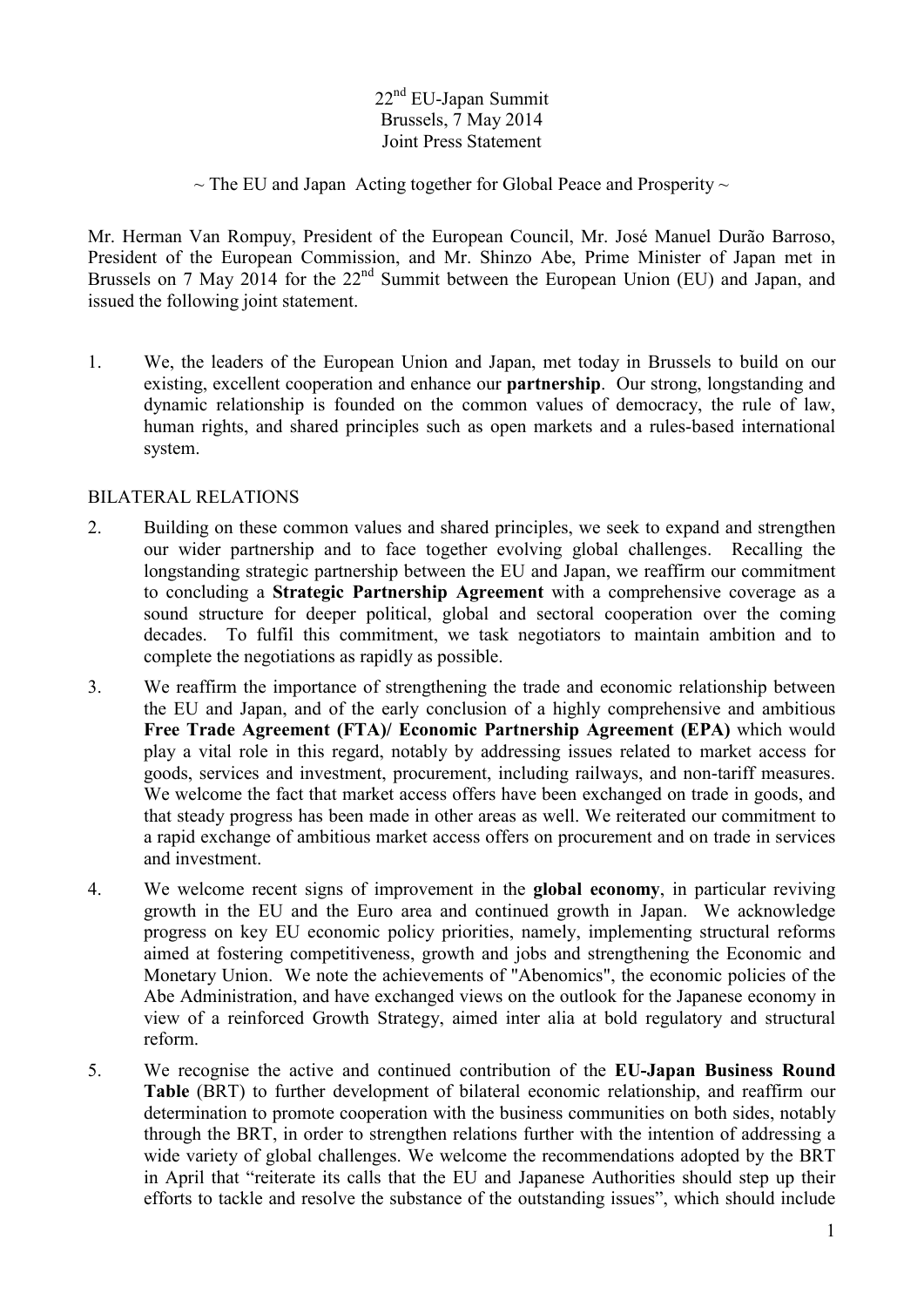tariffs, non-tariff measures, procurement, investment, services, competition, intellectual property rights, geographical indications and regulatory cooperation, "and that a comprehensive, ambitious, high-level and mutually beneficial FTA/EPA should be concluded as soon as possible". We are also strongly encouraged by the BRT's commitment to make every effort to support the early realisation of an EU-Japan FTA/EPA.

- 6. We highly value the Asia-Europe Meeting (**ASEM**) as a forum for dialogue and cooperation between the countries of Asia and Europe. We look forward to addressing, with other ASEM members, issues of common interest at the  $10^{th}$  ASEM Summit on 16-17 October in Milan, under the title: 'Responsible Partnership for Sustainable Growth and Security'.
- 7. We have reviewed, and are satisfied about the good progress made in, **sectoral dialogue and cooperation**. This includes the following areas:
	- (1) Given the importance of a free and open internet, we are encouraged by the steady progress of our cooperation in **information and communications technology** through measures such as the success of the second high level ICT Security Workshop and the second coordinated call for proposals on research and development.
	- (2) We seek enhanced cooperation in **transport**, an area that is central for addressing common challenges, such as security, safety, oil dependency, energy efficiency and greenhouse gas emissions. We will continue our dialogue on aviation with a view to exploring the shared benefits of expanded cooperation. We will continue close collaboration through the EU-Japan maritime transport dialogue to promote quality shipping, global level-playing fields and open markets. We will seek to promote global business opportunities in the railways sector, notably in the context of the EU-Japan Railways Industrial Dialogue.
	- (3) Following the conclusion of the negotiation of the WTO Agreement on Trade Facilitation, we emphasise the need for close cooperation between **customs** authorities and through the World Customs Organisation (WCO) to facilitate legitimate trade. We also reaffirm the importance of ensuring supply chain security through such cooperation. We will continue to develop further cooperation in the field of customs, such as in the implementation of mutual recognition of Authorised Economic Operators programmes and risk management.
	- (4) Considering the globalisation in the world economy, we welcome past cooperation in **competition** law enforcement and indicate our interest in developing initiatives to improve relations in this field further, based on the 2003 Agreement between the Government of Japan and the European Community Concerning Cooperation on Anticompetitive Activities.
	- (5) Welcoming the successful outcome of the EU-Japan **Industrial Dialogue** in April 2014, we reaffirm the significance of deepening cooperation on industrial policy to achieve further economic growth both in the EU and Japan. We also emphasise our willingness, in the framework of the Dialogue, to enhance cooperation in such areas as regulations, standards and conformity assessment procedures, aiming at compatibility and convergence through the appropriate application of international standards, notably in the automotive sector.
	- (6) Recognising the importance of secure, sustainable, affordable and safe energy supplies for both the EU and Japan, we emphasise the need for dialogues that contribute to strengthening our **energy** cooperation. We will continue to cooperate to promote the development of a transparent and liquid gas market, and expect further progress to be achieved including at the 3rd LNG Producer-Consumer Conference. We welcome the joint statement of the G7 Energy Ministerial meeting in Rome (5-6 May 2014). We will seek to step up our cooperation in areas relevant for enhancing the secure supply of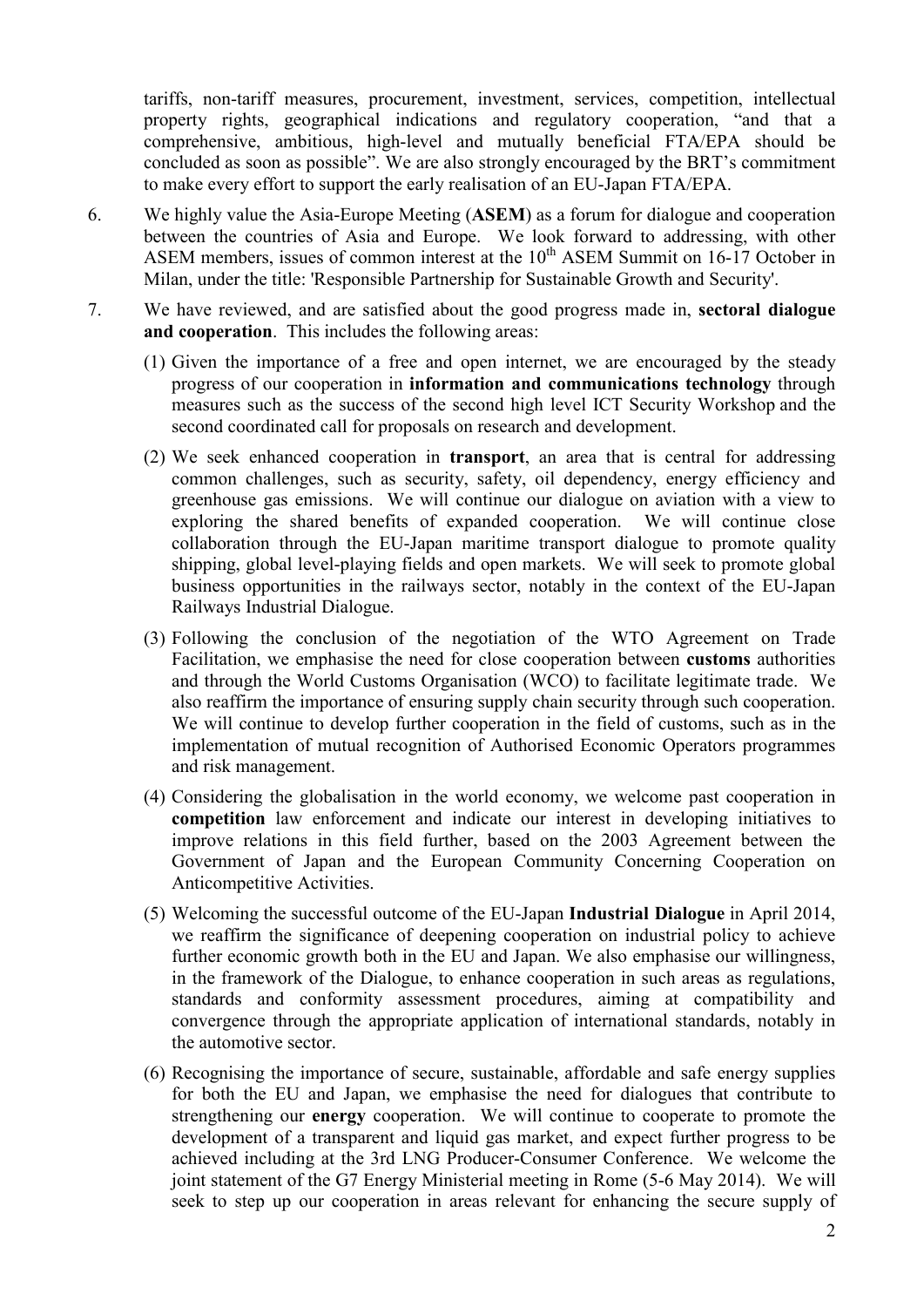energy. We also reaffirm that the EU and Japan will strengthen our partnership on the ITER Project and the Broader Approach Activities for their complete success towards the realisation of fusion energy.

- (7) Mindful of the remaining restrictive measures for **radionuclides in food and feed exportation** from Japan or from the European Union, we are committed to reviewing these measures scientifically on the basis of data on radionuclides levels in food and feed and the principles of the Codex General Standard for Contaminants and Toxins in Food and Feed to eliminate unnecessary barriers to trade.
- (8) (ex.12) **People-to-people exchanges** and cooperation in **higher education** are essential tools to engage with each other's culture and deepen mutual understanding, particularly amongst young people. The EU-funded Erasmus Plus programme can deepen academic cooperation between the EU and Japan already developed through double degree programmes and student, researcher and staff exchanges, providing new opportunities to increase mobility. Marie Skłodowska-Curie actions are supporting the exchange of research staff from institutions in the EU and Japan. The EU Institutes in Japan further mutual understanding, engage with a wide array of audiences and reinforce EU-Japan academic cooperation. In addition, we have decided to mutually support our respective events to promote student exchanges between the EU and Japan, such as the European Higher Education Fair held in Japan in May and the Study in Japan Fairs, including those being held in London and Paris in November 2014.
- 8. We underline the solid EU-Japan **cooperation in a broad range of other sectors and areas**, including macroeconomic policies, financial regulation, employment, the environment, and fisheries. Sectoral dialogue and cooperation contribute to growth and job creation on the EU and Japan, and thus constitute an important element of the relationship.

## GLOBAL ISSUES

- 9. We underline the importance of policies that ensure strong, sustainable, balanced and inclusive growth, in line with **G20** commitments, including through the comprehensive growth strategies that will be presented at the Brisbane Summit. We remain committed to securing fiscal sustainability and to fully implementing financial sector reforms, as well as the ambitious G20 agenda to fight against tax avoidance and tax evasion through the G20/OECD Base Erosion and Profit Shifting project and the new single global standard for automatic exchange of information.
- 10. Following the successful 9th **WTO** Ministerial Conference, we have decided to cooperate on the timely completion of work under the Ministerial Decision on the Trade Facilitation Agreement (TFA) and toward its swift implementation in an ambitious manner. We are committed to concluding the Doha Round of trade negotiations and will cooperate in the WTO on defining a realistic and balanced post-Bali work-programme. We are determined to conclude negotiations on expanding the Information Technology Agreement as soon as possible, and advance negotiations on an open and ambitious Trade in Services Agreement (TiSA) and on an environmental goods initiative, all of which will contribute to liberalisation under the multilateral trading system. We reaffirm our determination to combat all forms of protectionism.
- 11. We concur on the seriousness of the challenge posed by **climate change**. We recognise that urgent, deep and sustained cuts in global greenhouse gas emissions by all Parties are required, with a view to reducing global greenhouse gas emissions so as to bring the world on a track towards limiting the increase in global average temperature to below 2°C above pre-industrial level, with Japan and the EU to be among those taking the lead. We also recognise the significant gap between the mitigation action pledged and the level of global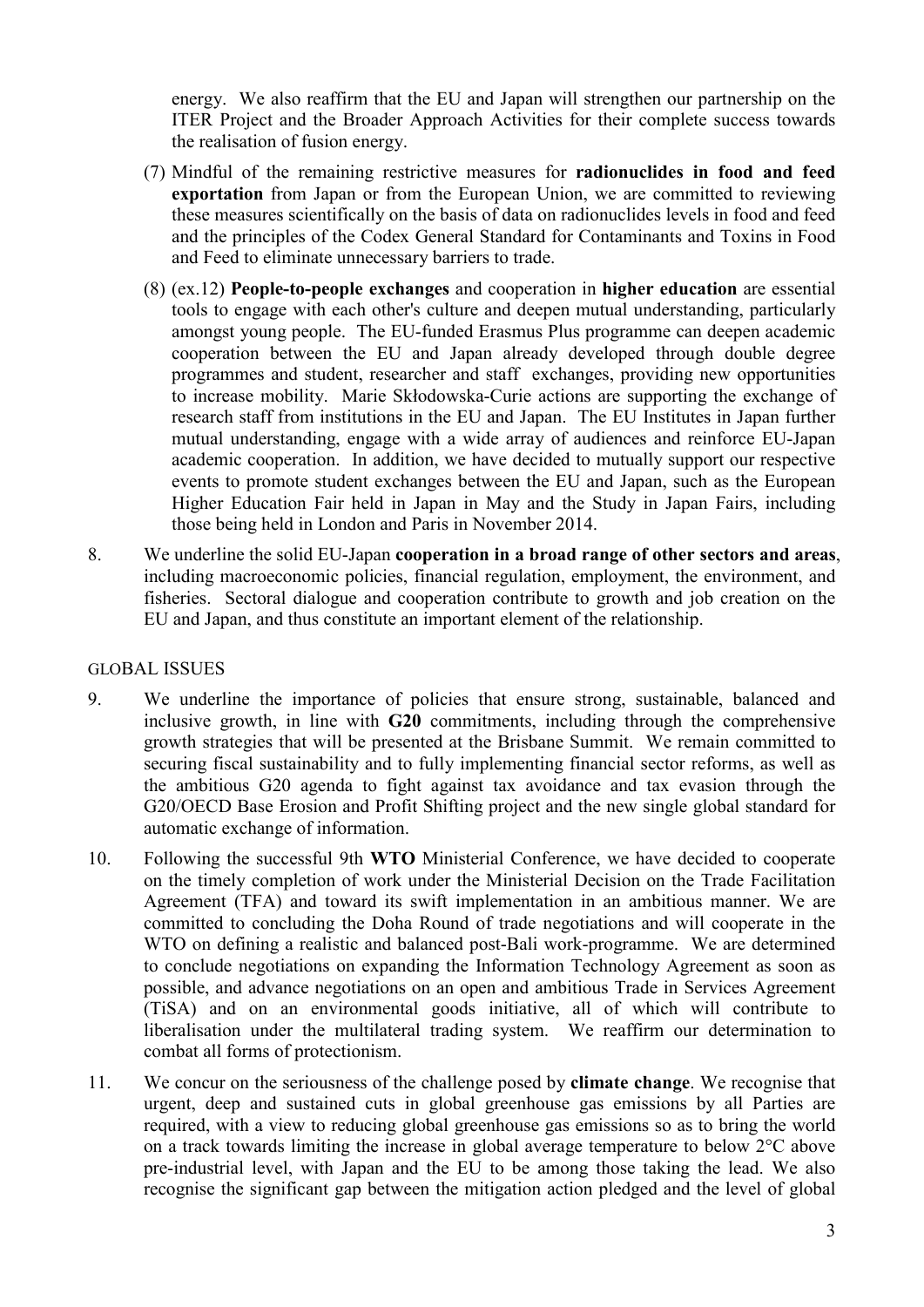ambition needed. We are thus resolved to work towards the adoption, at the 21st Conference of the Parties to the United Nations Framework Convention on Climate Change (UNFCCC) in Paris in 2015, of an ambitious protocol, another legal instrument or an agreed outcome with legal force under the UNFCCC applicable to all Parties, with a view to achieving the objective of the Convention, and to strengthen the multilateral, rules-based regime. We are ready to show the requisite leadership, including at the UN Secretary General's Leaders' Summit in September and through effective domestic and international actions. We will deliver on our respective existing pledges, we are engaged in domestic preparations for intended nationally determined contributions and we will communicate them based on the decision taken at COP19 which invites us to do so well in advance of COP21 (and by the first quarter of 2015 for those Parties ready to do so). In doing so, we will promote adequate transparency and accountability in the new agreement. We will also intensify international cooperation in the Major Economies Forum on Energy and Climate, the G20, the Montreal Protocol and the Climate and Clean Air Coalition.

- 12. We are determined to further enhance cooperation in the area of **disarmament and nonproliferation**, in order to build a safer world for all. We stress the importance of compliance with the Non-Proliferation Treaty and promote the implementation of the follow-on actions on all three pillars of the conclusions and recommendations of the 2010 Non-Proliferation Treaty Review Conference, including the Action Plan, and the proposed Conference on the establishment of a Middle East zone free of weapons of mass destruction. We will work together to contribute substantially to the successful outcome for the next Review Conference in 2015. Progress should be made across all pillars of the NPT, and should include reaching consensus among NPT States Parties on the withdrawal issue. In this context, we welcome all efforts to strengthen the provisions on withdrawal from the NPT, including highlighting the role of the UN Security Council, as suggested by the Non-Proliferation and Disarmament Initiative (NPDI), as well as by the EU. We also will cooperate to promote the Anti-Personnel Mine Ban Convention, to counter the illicit trade in small arms and light weapons, especially in Libya and the Sahel region, and to press for the early entry into force and effective implementation of the Arms Trade Treaty. We share the commitment to ensuring strict export control of arms and dual-use items and technologies, especially in areas of tension.
- 13. We will work together to achieve the highest standards of safety and security of **nuclear energy** for peaceful uses and intensify dialogue and cooperation on nuclear safety. This will involve implementing the objectives recently reconfirmed at the 2014 Nuclear Security Summit in The Hague. We will maintain our leading role as providers of human, material and financial assistance to international organisations and third countries with the aim of strengthening nuclear security, safety and non-proliferation worldwide.
- 14. We highlight the crucial contribution of EU-Japan cooperation in **science, technology and innovation** to promote growth, jobs and competitiveness, and to address shared societal challenges. Building on the progress achieved since the entry into force of our Agreement on Science and Technology, in particular in the key areas of mutual interest such as critical raw materials, aeronautics and information and communications technology, we aim for a new strategic partnership in research and innovation. We note the new opportunities offered in the context of the EU programme Horizon 2020 and of the Japanese 'Comprehensive STI Strategy'. We are committed to unlocking the full potential of our cooperation and thereby reflect the excellence of our respective science bases and world-leading capacities in research and innovation, in particular by addressing the issues of access to and participation in each other's research programmes. We take note of the results of the senior officials' meeting, mandated by the last Summit, which took place in Tokyo in April to exchange views for and exploring more effective and efficient mechanisms to enhance future research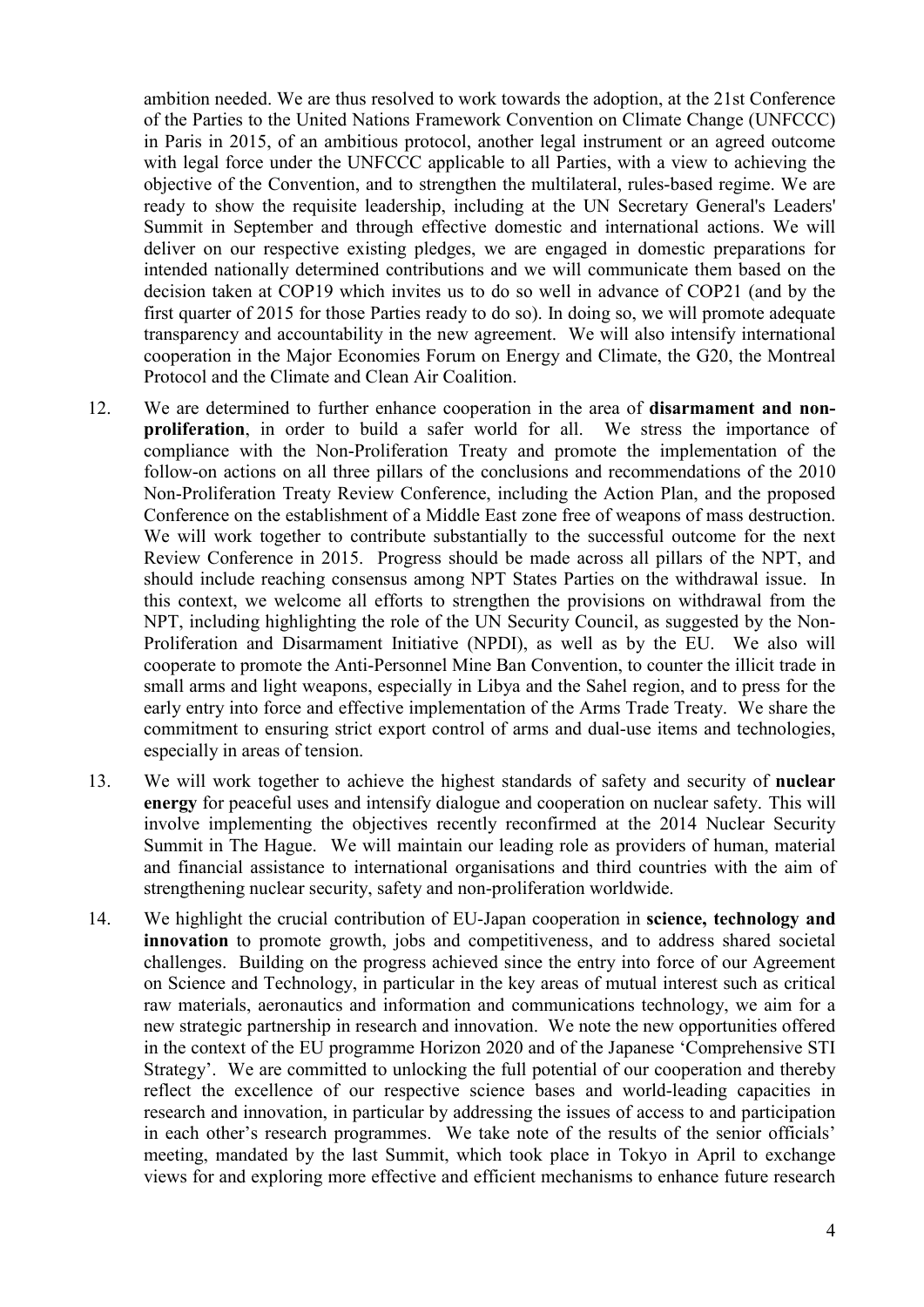cooperation. Based on these fruitful discussions, a dialogue will be pursued in order to identify a concrete way forward.

- 15. We reaffirm the importance of safety, security and sustainability of **outer space** activities, and have decided to hold the inaugural meeting of the EU-Japan Space Policy Dialogue in Tokyo in the latter half of 2014. We will continue to cooperate on promoting the adoption of an International Code of Conduct for Outer Space Activities.
- 16. Facing more severe, widespread and globalised risks surrounding cyberspace and the need to protect human rights online, protection of a safe, open and secure **cyberspace** is needed. With this shared recognition, we have decided to launch an EU-Japan Cyber Dialogue, with a view to promoting cooperation on cyberspace through exchanges of our respective extensive experience and knowledge.
- 17. We reaffirm our commitment to increasing EU-Japan cooperation and partnership in the field of **peace and security**, including **crisis management cooperation**, in order to contribute jointly to a more secure and stable world. The EU leaders explained the new orientations given by the European Council in the field of security and defence, towards making the EU a more effective security provider, in close cooperation with international and regional partners. Prime Minister Abe explained the main lines of Japan's National Security Strategy, which foresees closer cooperation with the EU. The EU leaders welcome and support the prospect of an expanded role of Japan in promoting and sustaining global peace and security, as set out in its policy of "Proactive Contribution to Peace" based on the principle of international cooperation. In this regard, we will continue to seek concrete cooperation, in compliance with the UN Charter, to promote global peace and security, in areas such as the fight against piracy, terrorism and organised crime. We will continue to explore the scope for strengthened Japanese collaboration with the EU's CSDP missions, including the possibility of future participation, as well as intensify further dialogue and training in this respect. The recent visit to Japan of the Chairman of the EU Military Committee and prospects for a CSDP seminar in Tokyo contribute to this effort. We will also continue to strengthen already close cooperation on the ground including the following concrete collaborations between Japan's assistance and the EU's CSDP missions and operations:
	- Capacity building of the national military forces of Mali, through the support to the Peacekeeping School of Bamako;
	- Improvement of security, antiterrorism laws and enhancement of judicial cooperation in Mali;
	- Capacity building of police officers and judicial administrators in the Democratic Republic of Congo;
	- Improvement of security, antiterrorism laws and enhancement of judicial cooperation in Niger;

Building on our close cooperation in counter piracy activity off the coast of Somalia and in the Gulf of Aden, the EU leaders warmly welcome Japan's proposal to carry out a joint counter piracy exercise between deployed units of the EU's Naval Force Somalia (EUNAVFOR) – Operation Atalanta and Japan's Self Defence Forces.

18. We will work with all partners to ensure an ambitious **post-2015 development framework** that is universal and applicable to all countries, but takes into account national contexts and capacities. We should aim at developing a single set of goals that coherently addresses the inter-linked challenges of poverty eradication and sustainable development and that promotes peace and security, democratic governance, the rule of law, gender equality and human rights for all, where the aspect of human security is essential. We seek to coordinate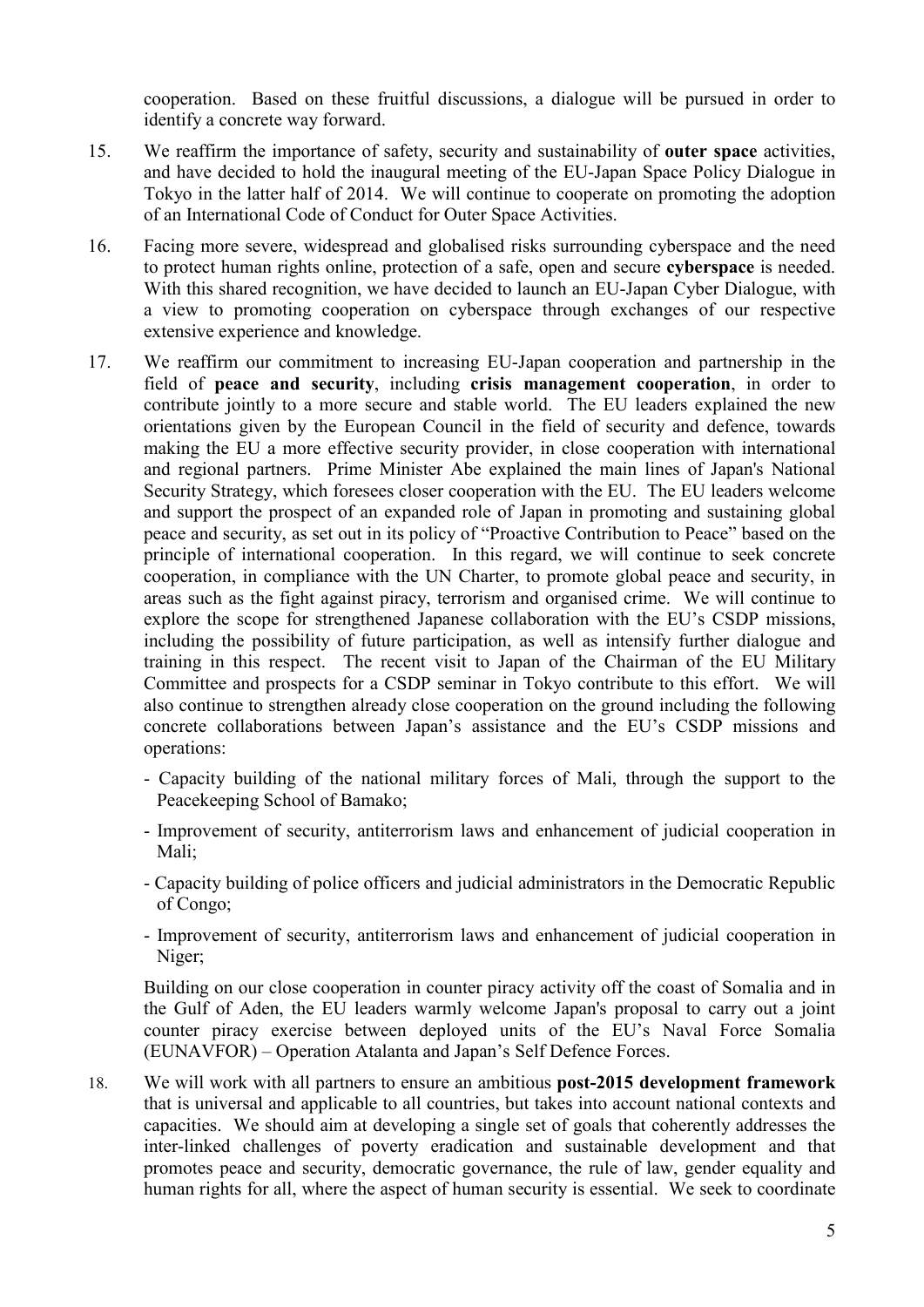further our positions on financing sustainable development, based on more efficient mobilisation and use of all resources including of domestic resources and private financial flows. We reiterate the importance of further cooperation and coordination in the area of humanitarian aid and disaster risk reduction, including in the context of the preparations for a post-2015 framework for disaster risk reduction.

- 19. We seek further dialogue and collaboration in the field of **global development policy**. We will further invigorate the annual EU-Japan Development Policy Dialogue and have decided to hold the third meeting in July, focussing amongst other themes on Post 2015 Development Agenda and financing for development, as well as policy coordination in the area of women's empowerment. The follow-up to both the TICAD V and the  $4<sup>th</sup>$  EU-Africa Summit through the Dialogue will provide the frame for enhanced coordination between the EU and Japan in the area of development cooperation for Africa, in full respect of African ownership.
- 20. We share the view that **women** can and should play a full and equal role in society and the economy. Their full participation will contribute to eradicating poverty, promoting peace, vitalising society and bringing growth. With this shared recognition, we affirm our commitment to strengthening our cooperation to foster the empowerment of women globally. The Government of Japan will host an important international event on women's empowerment later this year to which it will invite the EU's participation. The EU leaders welcome Japan's enhanced role in this area and look forward to an EU participation in the event.

## REGIONAL ISSUES

- 21. We seek close cooperation on a range of salient **foreign and security policy** issues which are of strategic importance to the EU and Japan in our respective neighbourhoods and beyond, and where there is a considerable convergence of views. We reaffirm our shared view that international disputes and issues should be resolved peacefully and in accordance with international law, not by force or coercion, and are determined to enhance securityrelated cooperation and strengthen international peace and security.
- 22. We support the Ukrainian people and their right to choose their own future and remain committed to uphold the sovereignty and territorial integrity of **Ukraine**. We strongly condemn the illegal attempt to annex Crimea by Russia and do not recognise it. We reiterate the importance of Russia's and Ukraine's engagement in a meaningful dialogue and in this regard welcome the Statement agreed in Geneva on 17 April and the concrete actions taken so far by the Ukrainian Government in this regard. We call on Russia to take concrete action in support of the Geneva accord and to refrain from any steps to further destabilise Ukraine. We underscore that the door remains open to a diplomatic resolution of this crisis, while prepared to take further measures as appropriate, in line with relevant G7 statements, to deal with new developments. We stand by the Ukrainian government in its efforts to stabilise Ukraine and undertake reforms, including through assistance. We welcome the Ukrainian government's commitment to ensure that governmental structures are inclusive and reflect regional diversity and to provide full protection of the rights of persons belonging to national minorities. We strongly support the holding of free and fair presidential elections on 25 May in Ukraine.
- 23. We reiterate our commitment to supporting the transformation of other Eastern European partner countries towards sustainable democracies and market economies. We will continue to coordinate our respective action in support of the modernisation of these countries in the context of the EU's **Eastern Partnership**. We will also further cooperation regarding other parts of the EU's neighbourhood, such as the Western Balkans and on the Black Sea.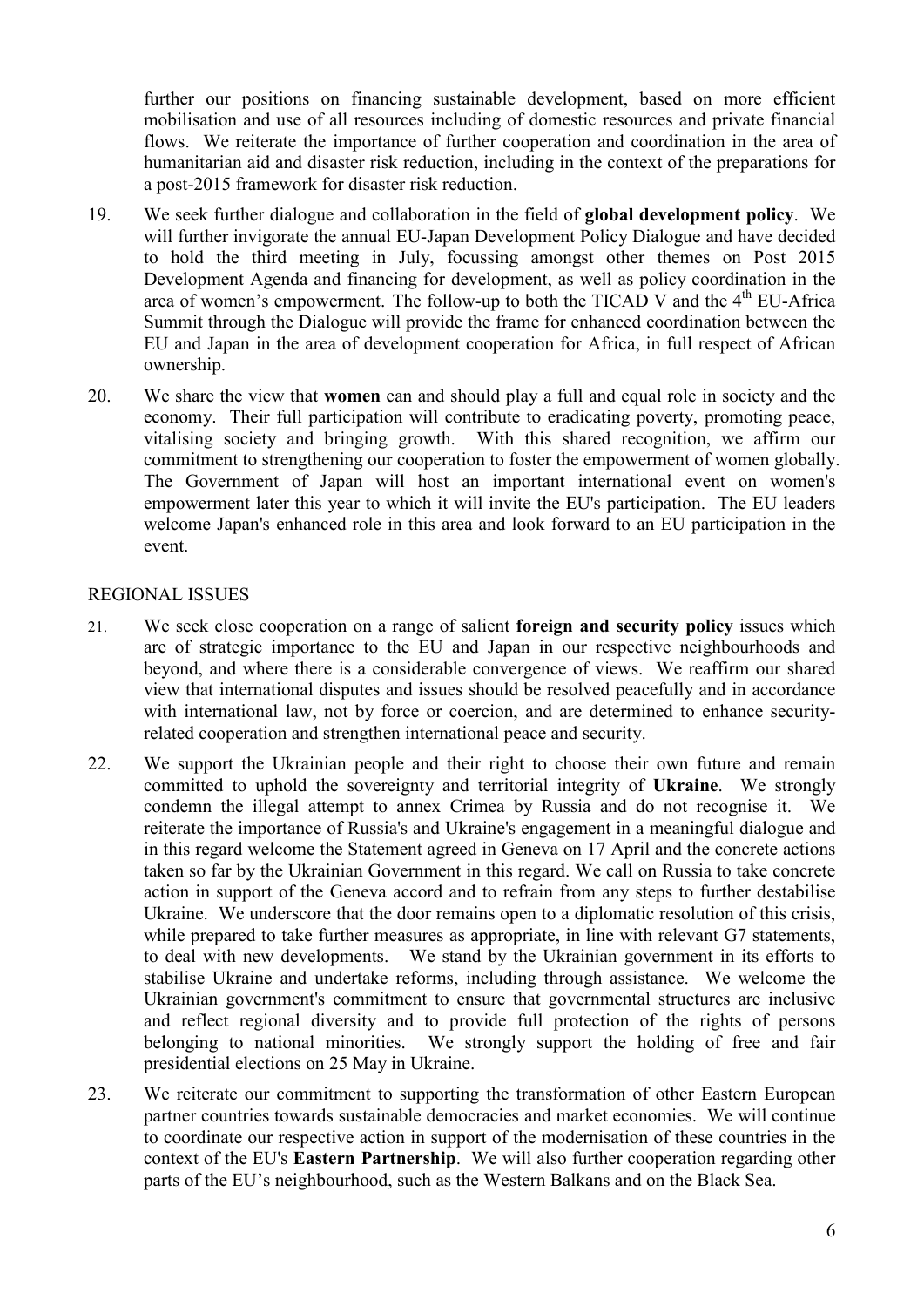- 24. We welcome the major progress in the democratic transition of **Tunisia** with the adoption of the new constitution and appointment of a new government and are looking forward to the general election foreseen at the end of the year. As decided in March at the Rome Ministerial Conference on **Libya**, we will intensify our coordinated assistance to help Libya achieve its stabilisation, democratic transition, comprehensive and inclusive national dialogue and reconciliation.
- 25. We fully support negotiations between **Israel and the Palestinian Authority** aiming to reach a final agreement establishing a viable Palestinian state, living in peace and security along with Israel. We urge the parties to avoid any decision that could jeopardise the current process. We stand ready to contribute substantially to ensure implementation and sustainability of a peace agreement once it has been reached.
- 26. We welcome the important progress in the intensive diplomatic efforts by High Representative Ashton and the E3/EU+3 aimed at reaching a negotiated solution that meets the international community's concerns on the Iranian nuclear programme. The EU leaders expressed their appreciation of Japan's support to the E3/EU+3 action and its constructive engagement with **Iran** in this respect. We stress that implementation of the interim deal as outlined in the Joint Plan of Action is a first, confidence-building step to address the most urgent concerns. Efforts must now focus on producing a comprehensive and final settlement which ensures the exclusively peaceful nature of Iran's nuclear activities. We urge Iran to cooperate fully with the IAEA to resolve all outstanding issues including those relating to possible military dimensions to its nuclear programme. Our efforts will continue to be based on the dual track-approach until all concerns relating to Iran's nuclear programme are fully resolved. We also jointly urge Iran to improve its human rights situation and to cooperate fully with the international community to this end.
- 27. We express grave concern over the deteriorating humanitarian situation in **Syria** and in the neighbouring countries, and the unacceptable levels of violence, which continue to cause suffering to millions of Syrians, many of them without access to the aid they desperately need. The spill-over of violence and the alarming number of foreign fighters taking part in the conflict in Syria are threatening the stability of the whole region. We urge full implementation of UN Security Council Resolution 2139, and urge all parties to facilitate unfettered humanitarian access. Where feasible, we are determined to increase and coordinate our support to areas that are not under regime's control by all possible channels. We call for the resumption of the next rounds of Geneva 2 talks which must lead to a serious engagement by the two sides to embark on planning for a genuine political transition, including the implementation of free and fair elections, within the framework of the Geneva Communiqué. The chemical weapons arsenal needs to be destroyed fully and in accordance with the decided timelines, under UN Security Council Resolution 2118 and relevant OPCW decisions. We will also continue to address the situation in Syria through the UN human rights bodies to press for an end to the violence and for accountability for the grave human rights violations and abuses in the country.
- 28. We welcome the holding of presidential elections as a historic opportunity for the Afghan people to further enhance democratic transition, stabilisation and development in **Afghanistan**, and call upon all stakeholders to pursue their efforts to ensure the security of the ballot, as well as a legitimate outcome. Full implementation of the Tokyo Mutual Accountability Framework is of utmost importance and we look forward to the holding of the Ministerial follow-up conference later this year. The protection of human rights, in particular for women and children remains essential. In order to maintain the high levels of international support, we need solid security arrangements. Following the elections, we will promote a renewed impetus to regional cooperation, notably to the Heart of Asia initiative as a means to promote security, stability and development in the region. Building on the success of the 4<sup>th</sup> Japan-EU conference on Tajikistan-Afghanistan Border Management and